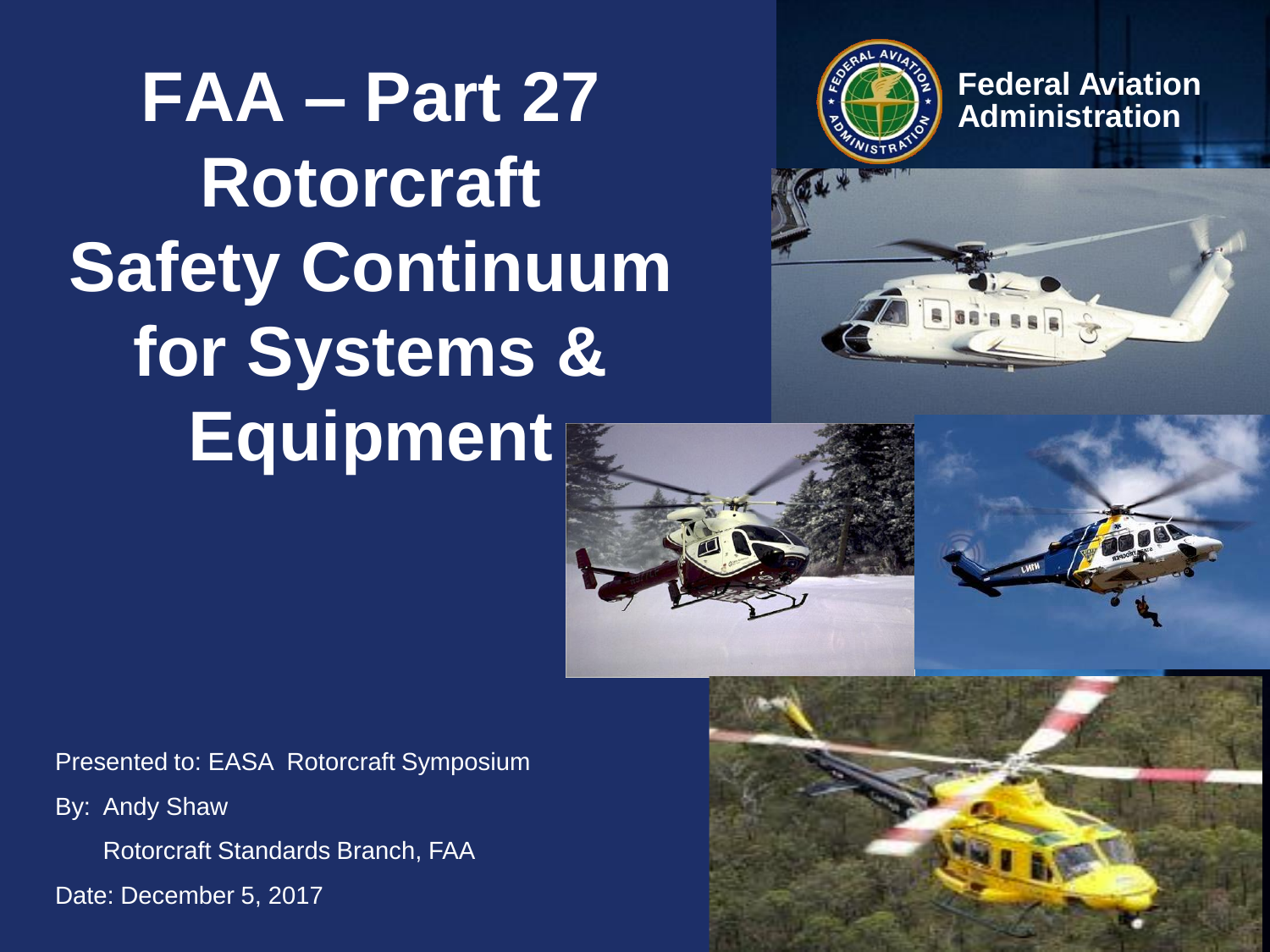## **Overview**

- **FAA Safety Continuum Background**
- **Considerations for the Rotorcraft Safety Continuum**
- **Rotorcraft Safety Continuum Policy**

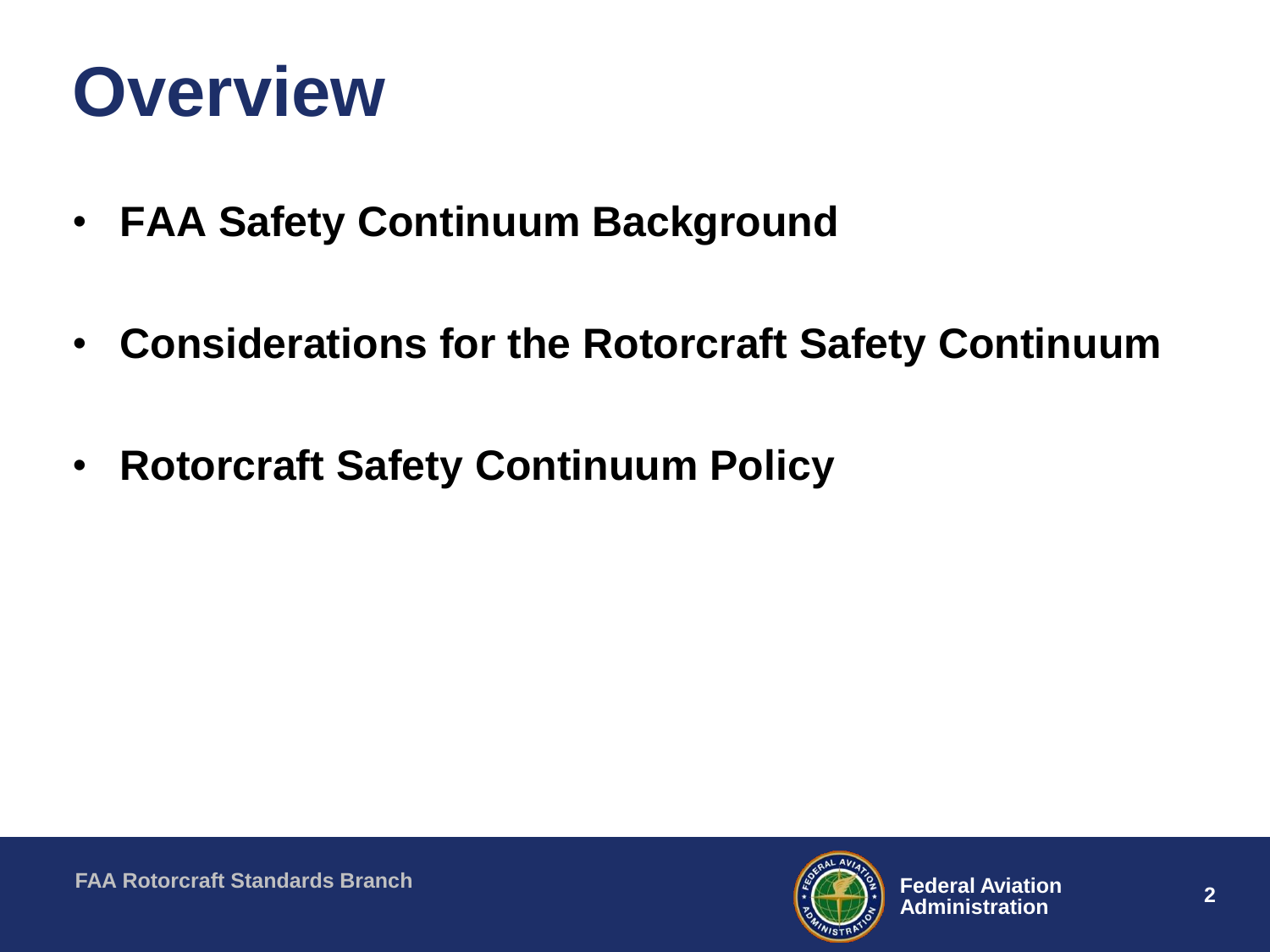## **FAA Safety Continuum Background**

- The Federal Aviation Administration's (FAA) Aircraft Certification Service (AIR) continues to pursue the vision of AIR: 2018
	- one part of this goal is to implement a Safety Continuum for each aircraft type.
- This presentation will highlight the recent policy statement **PS-ASW-27-15** released by the Rotorcraft Standards Branch as developed for CAR 6/Part 27 certificated rotorcraft (normalcategory helicopters).

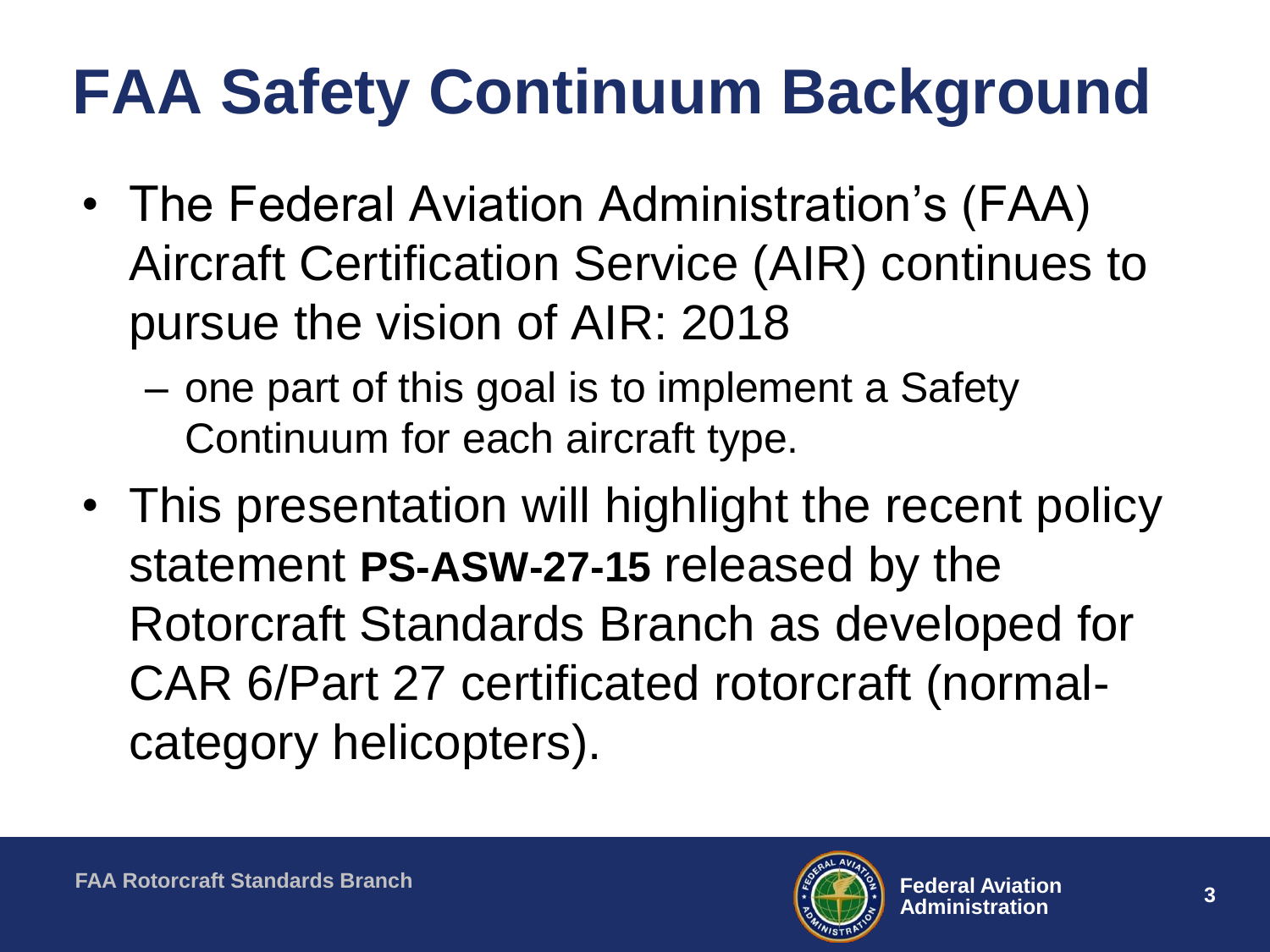## **FAA Safety Continuum (SC)**

- **Is reflected in Title 49 USC**
- Is integral to FAA standards & oversight
- Recognizes differences in acceptable levels of safety and certitude
- Helps FAA:
	- − balance risk and safety requirements
	- − determine appropriate level of rigor in standards, policies, and processes
	- − focus resources in a manner consistent with the public's safety expectations









.

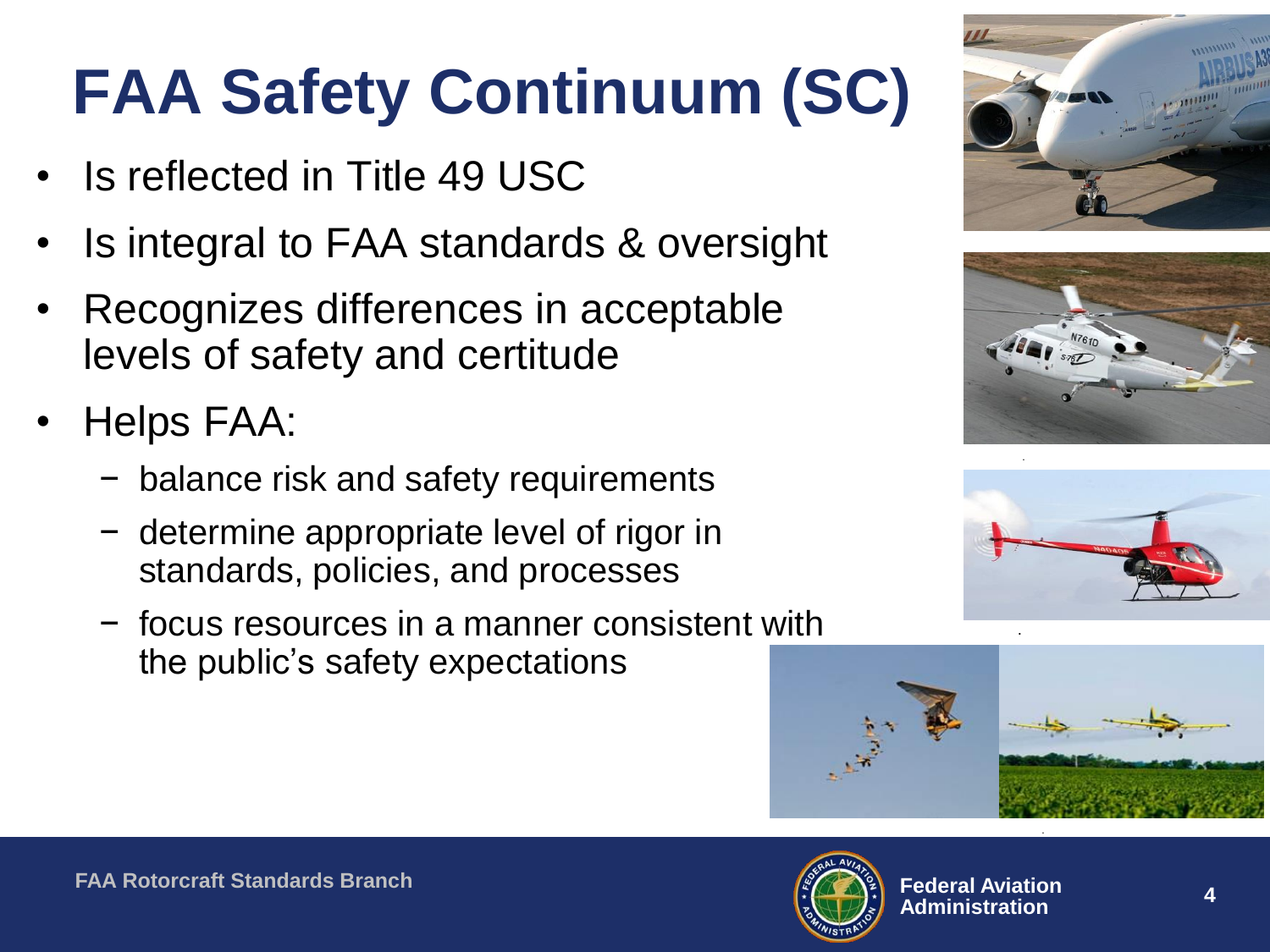# **FAA Safety Continuum (SC)**

- An integral part of the Safety continuum is the development of a risk-based decision making process for use in design, and airworthiness certification.
	- The result is the applicable design requirements and means of compliance are scalable, based on classes of CAR 6/Part 27 Rotorcraft.
- The FAA primarily uses aircraft weight, occupant count & propulsion type to distinguish airworthiness requirements across products

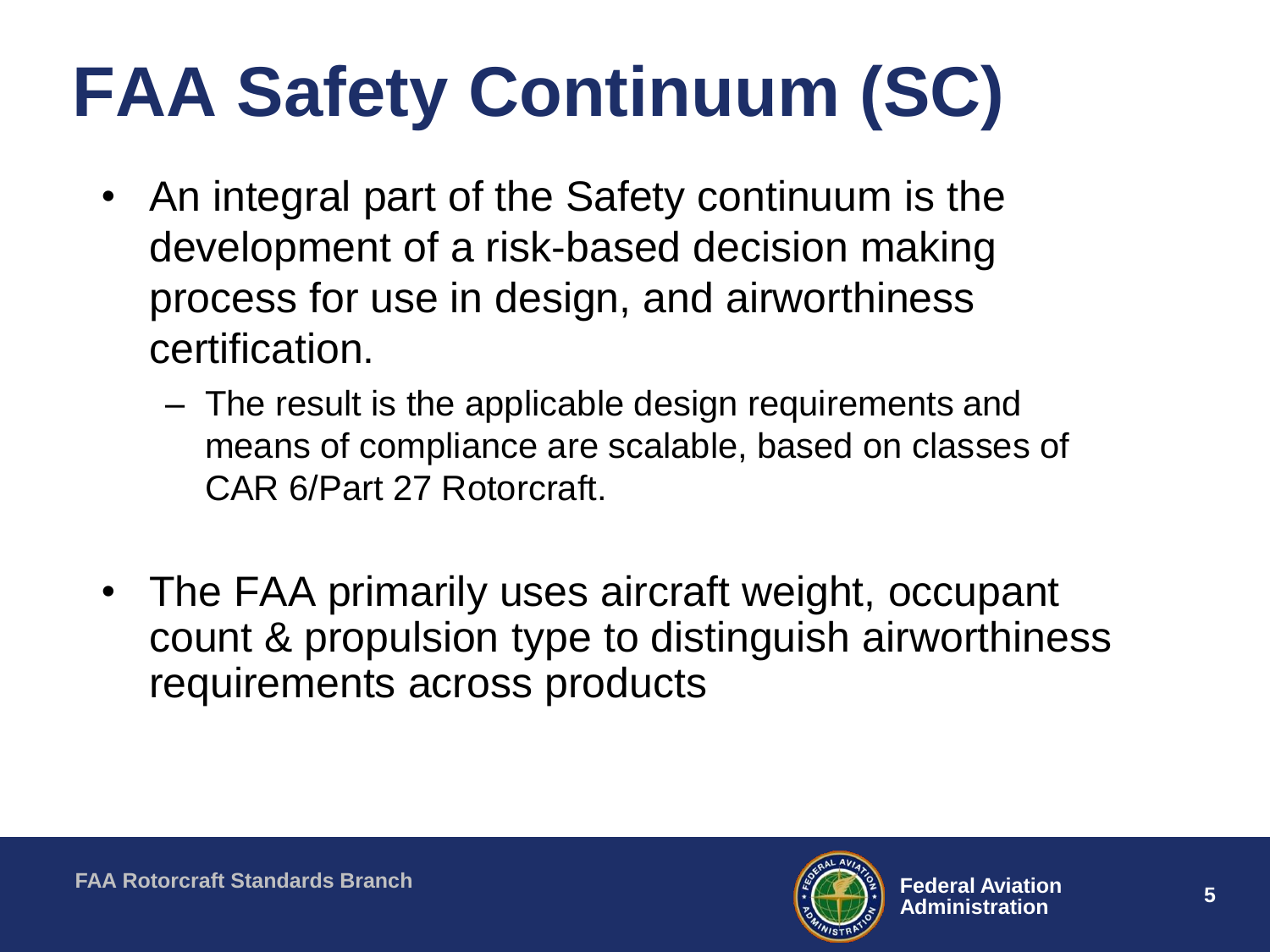

**FAA Rotorcraft Standards Branch**



**6**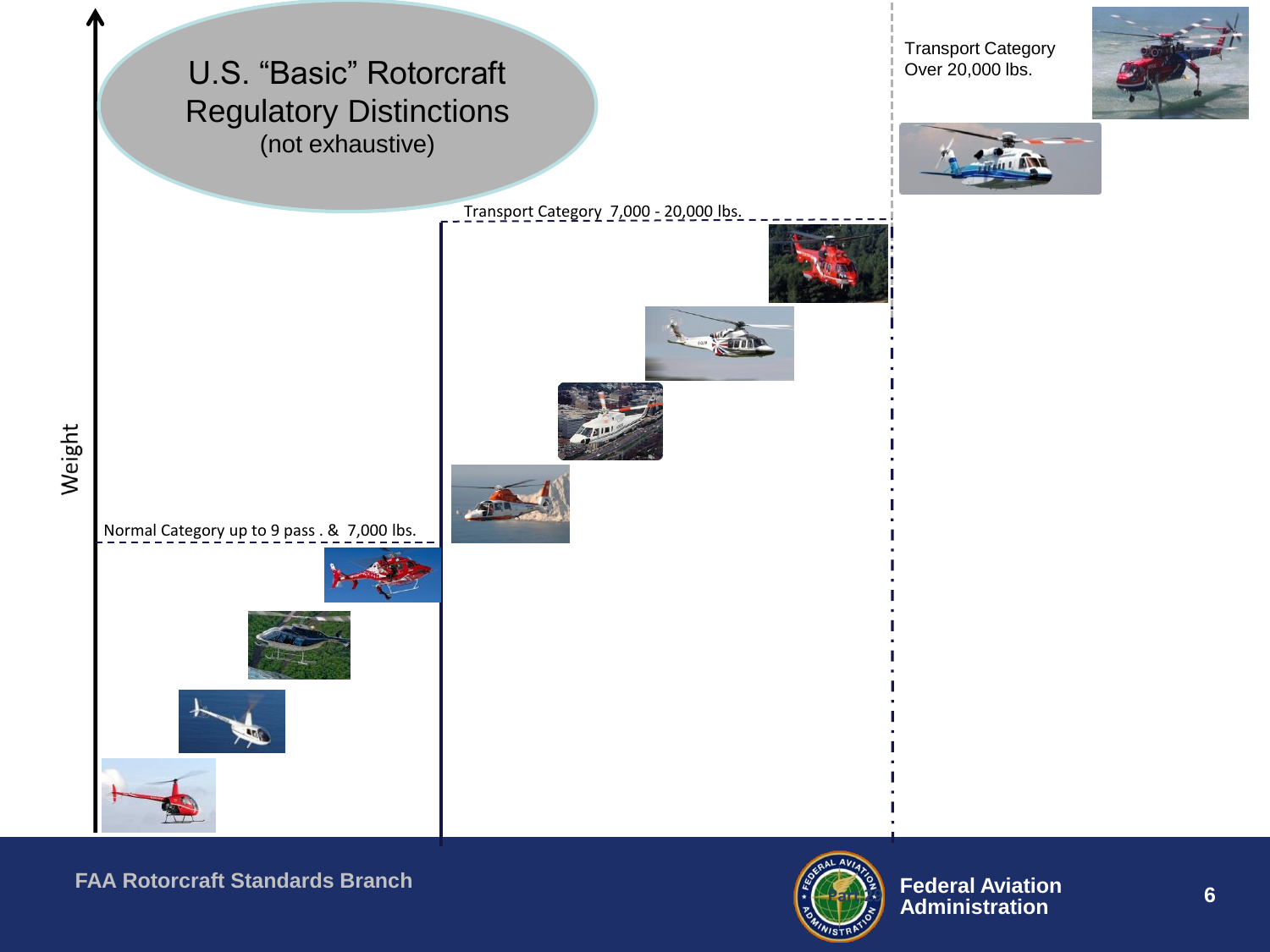



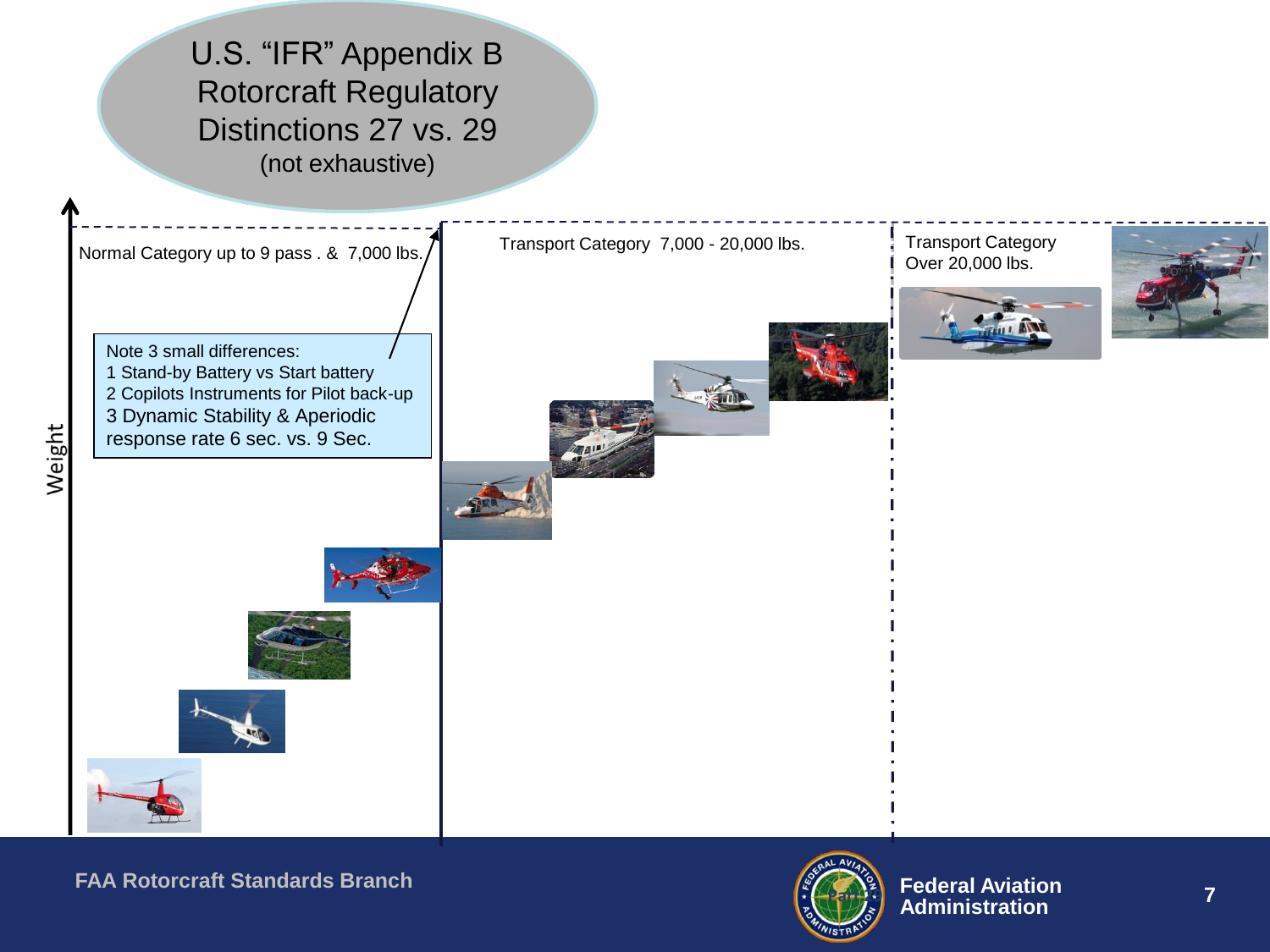## **Considerations for the Rotorcraft Safety Continuum**

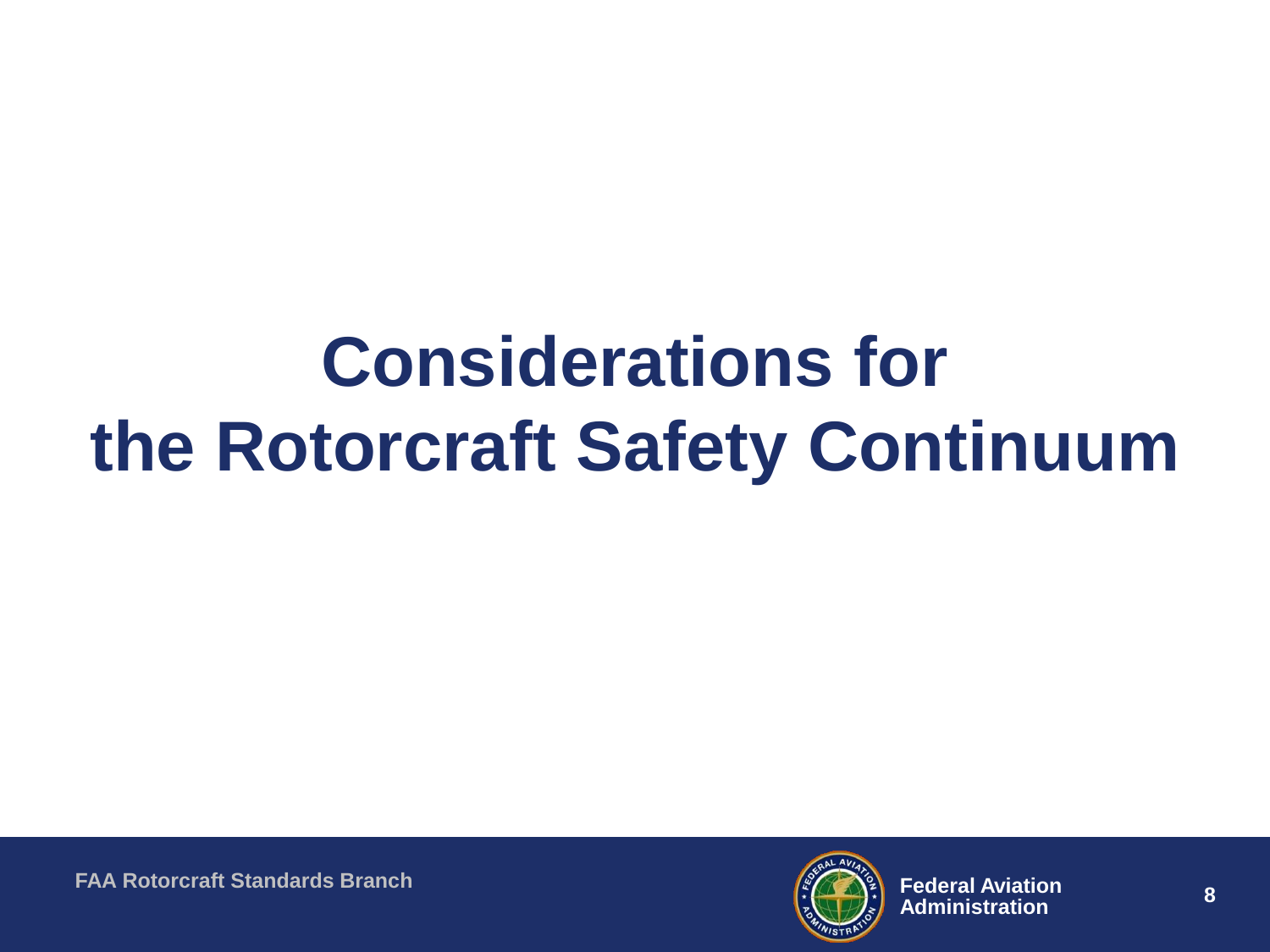

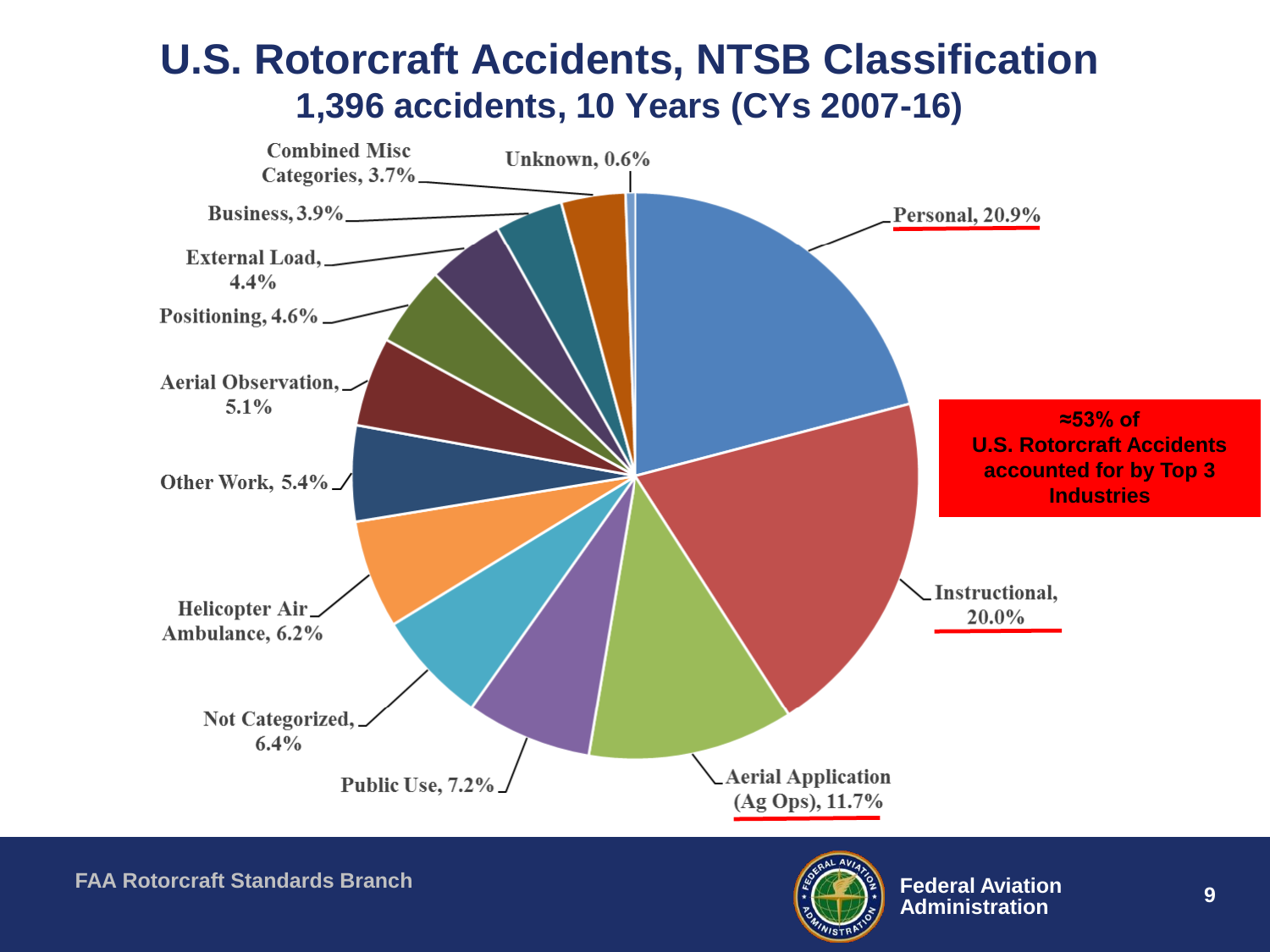## **U.S. Rotorcraft Accident Rate Data**

| <b>NTSB</b><br><b>Classification</b>                         | <b>Accident</b><br>Count* | <b>Accident</b><br>Rate* | <b>Fatal Accident</b><br>Count* | <b>Fatal Accident</b><br>Rate* |
|--------------------------------------------------------------|---------------------------|--------------------------|---------------------------------|--------------------------------|
| <b>All Industries</b>                                        | 1,266                     | 4.96                     | 218                             | 0.85                           |
| Personal<br>(4% of U.S. Heli Hrs)                            | 264                       | 26.24                    | 44                              | 4.37                           |
| Instructional<br>(19% of U.S. Heli Hrs)                      | 253                       | 5.15                     | 17                              | 0.35                           |
| Aerial<br>Application<br>(5% of U.S. Heli Hrs)               | 144                       | 11.71                    | 13                              | 1.06                           |
| <b>Helicopter Air</b><br>Ambulance<br>(17% of U.S. Heli Hrs) | 83                        | 1.96                     | 33                              | 0.78                           |

\*Data is for 9 years of 2007-2010 and 2012-2016. 2011 was not included because flight hour data by industry was not available in 2011 due to problems with the FAA's General Aviation and Part 135 Activity Survey.

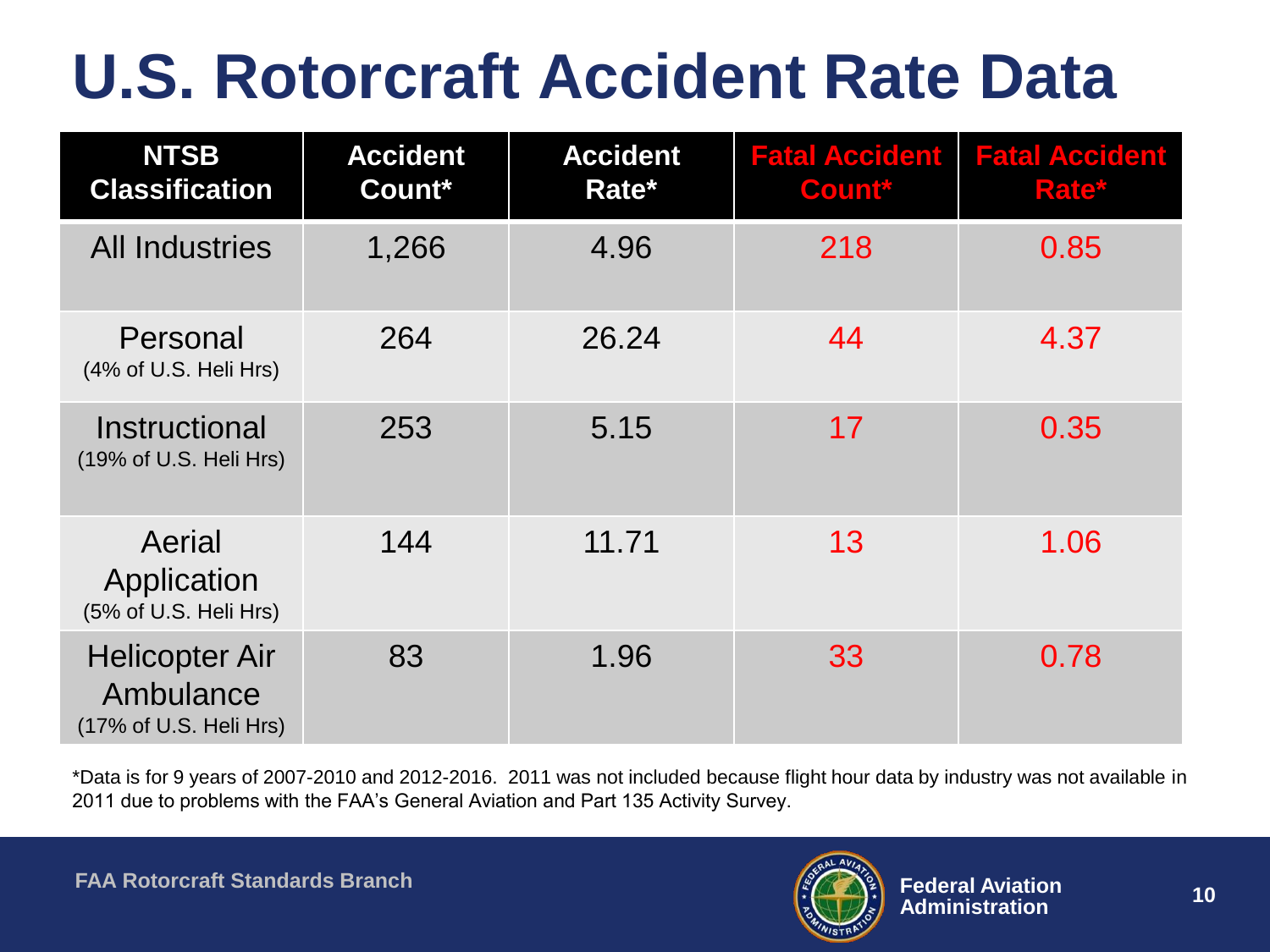## **Summary of Accident Contributing Categories, 07-16**



#### • **Personal/Private:**

- Account for approximately 21% of helicopter accidents.
- Based on estimated operating hours, contribute roughly **5 times** their "fair share."
- **Instruction/Training:**
	- Account for approximately 20% of helicopter accidents.
	- Contribute roughly **1.5 times** their fair share.
- **Aerial Application:**
	- Account for approximately 12% of helicopter accidents.
	- Contribute approximately **2 times** their fair share.

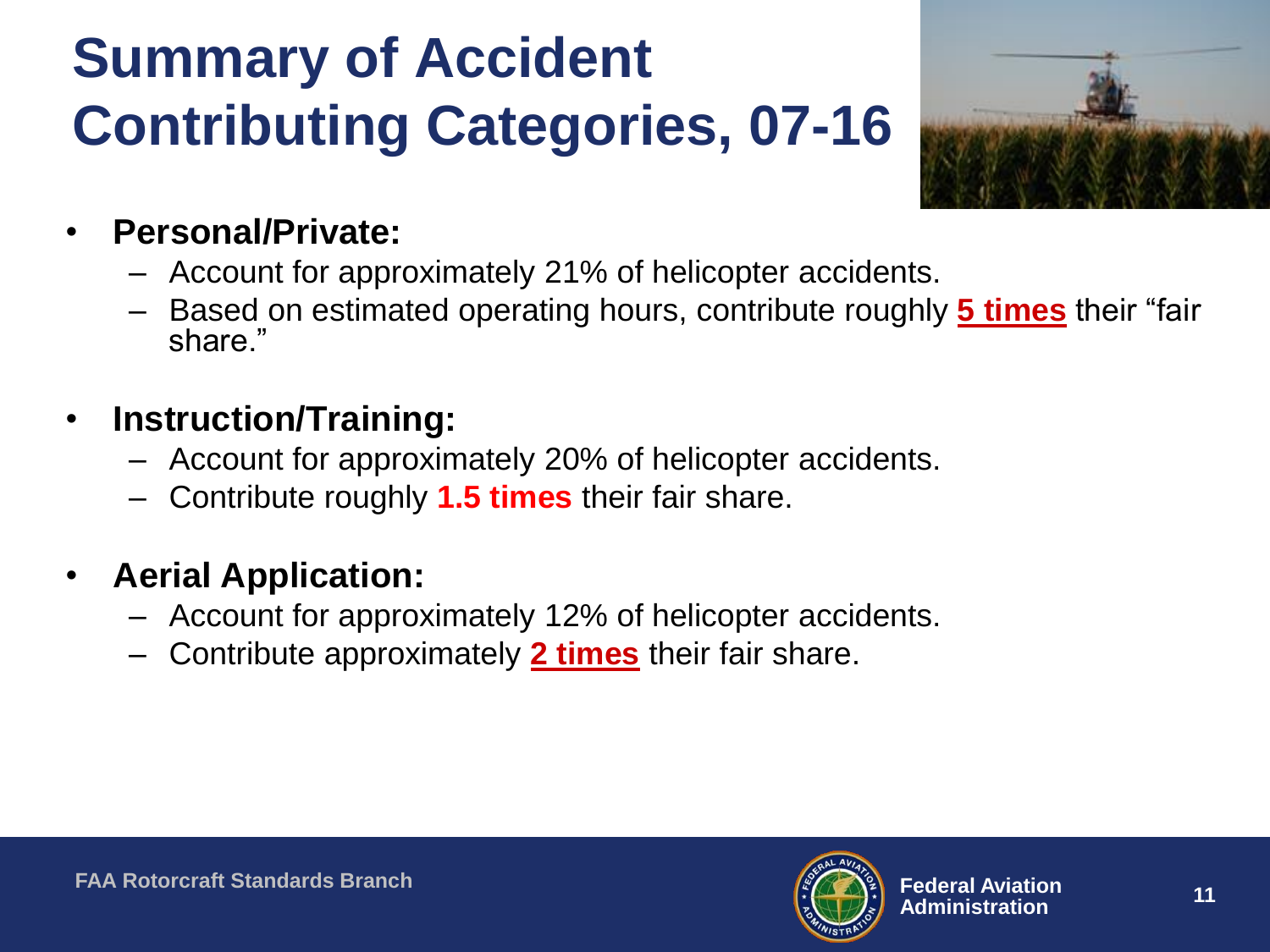# **Evolving Landscape**

- Technological advancements and business innovation are challenging our existing weight-based regulatory discriminators
- Need to determine how to use technology to improve rotorcraft safety, particularly in "high offender" operations.
- Find means to encourage practical and economical installations of safety enhancing systems – which may require that we broaden our concept of "safety" to include an evaluation of both risks and benefits.

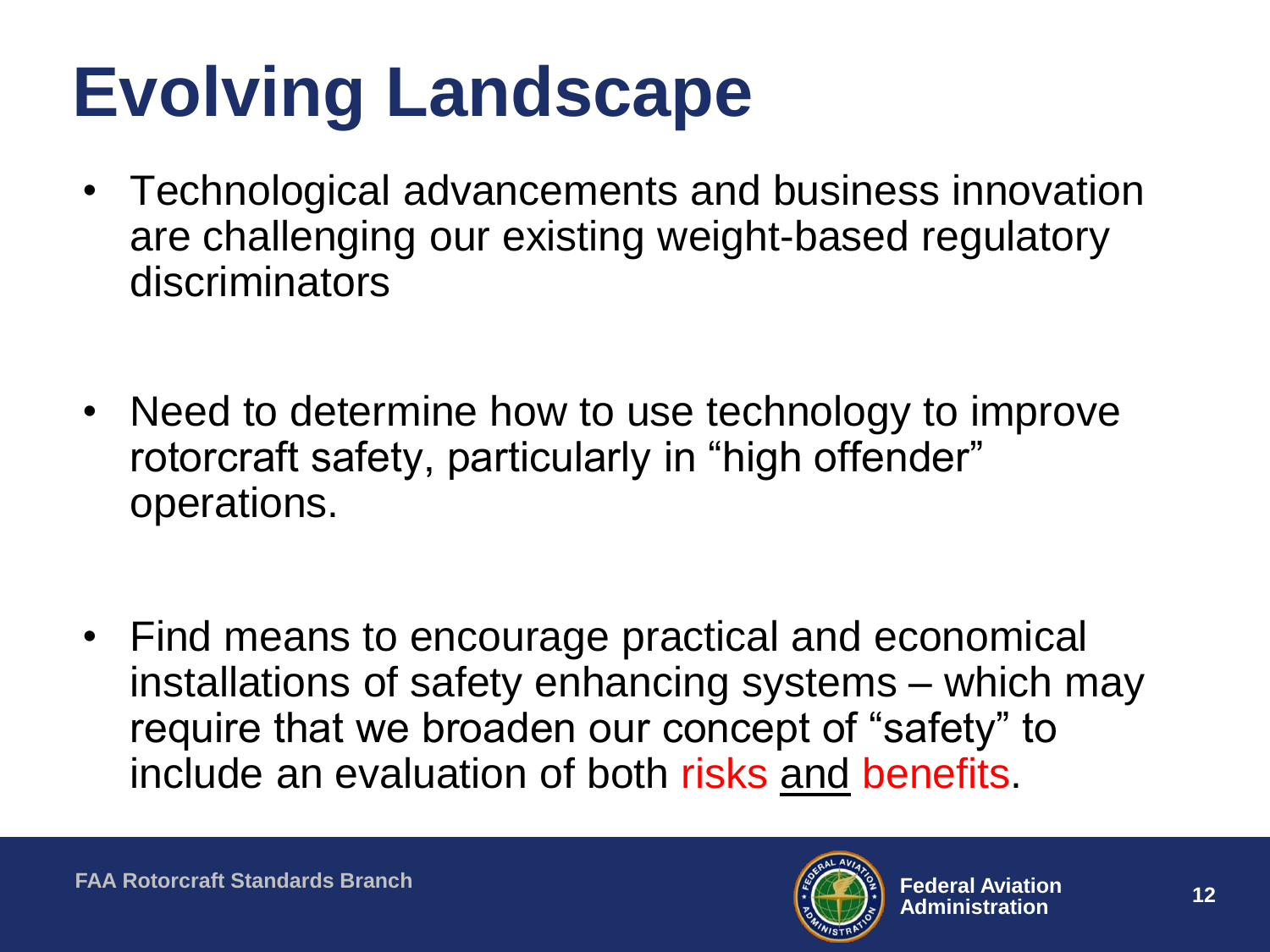## **Current Harmonized Guidance Material**

- **AC 27.1B, 27.1309 provides guidance for compliance to FAR 27.1309**
- **AC recognizes SAE-ARP 4761/4754/A**
- **System Safety Assessment (SSA) process**
- **AC 20-174 for compliance to the new ARP 4754A.**

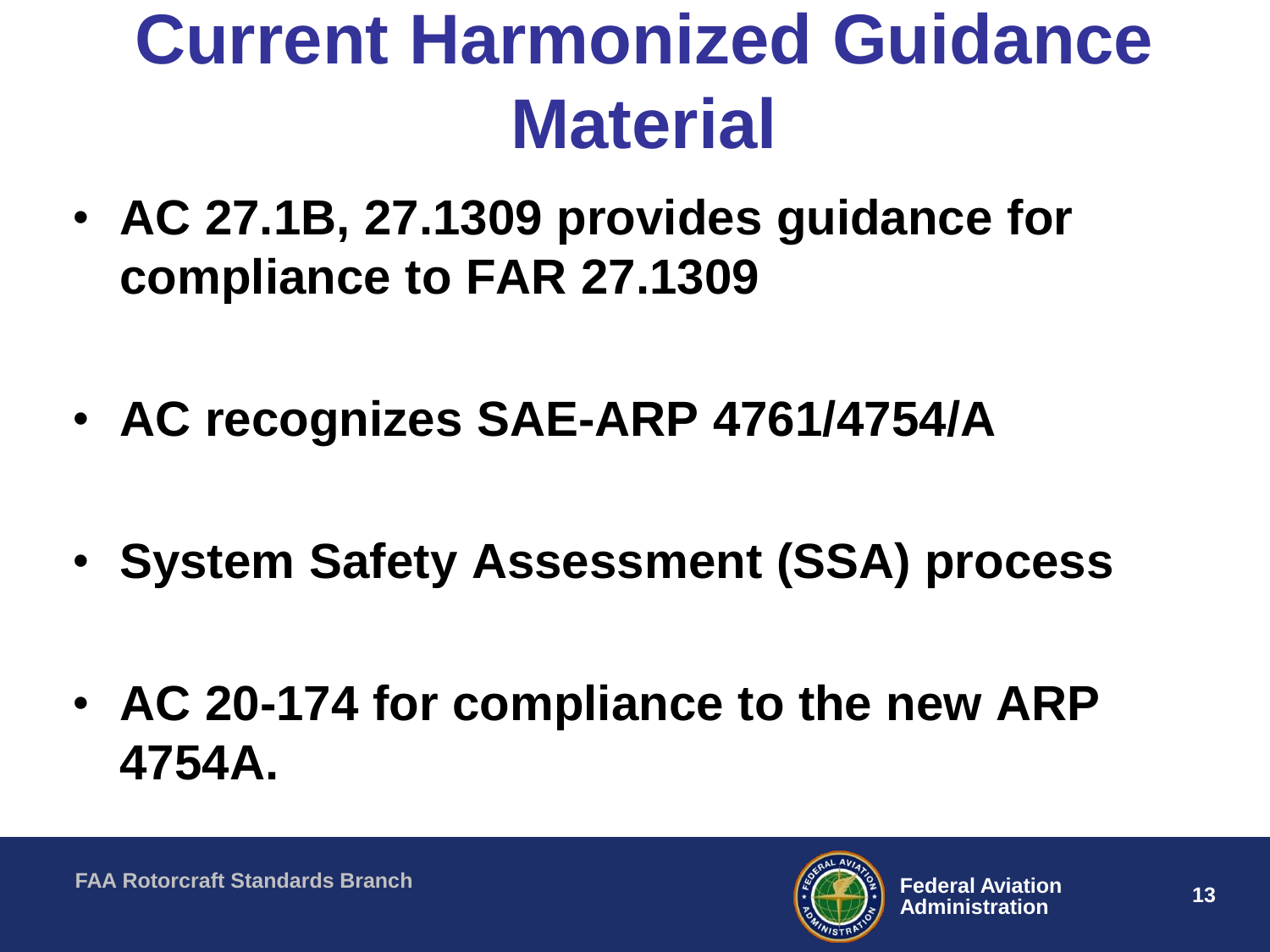# **Safety Assessment Process**

#### • **Functional Hazard Assessment (FHA)**

- Aircraft Level & Systems Level FHAs
- Used to Identify Effects (i.e. Failure Condition Categories) of System Failures on Aircraft

## • **5 Failure Condition Categories**

- Catastrophic
- Hazardous/Severe-Major
- Major
- Minor
- No-Effect

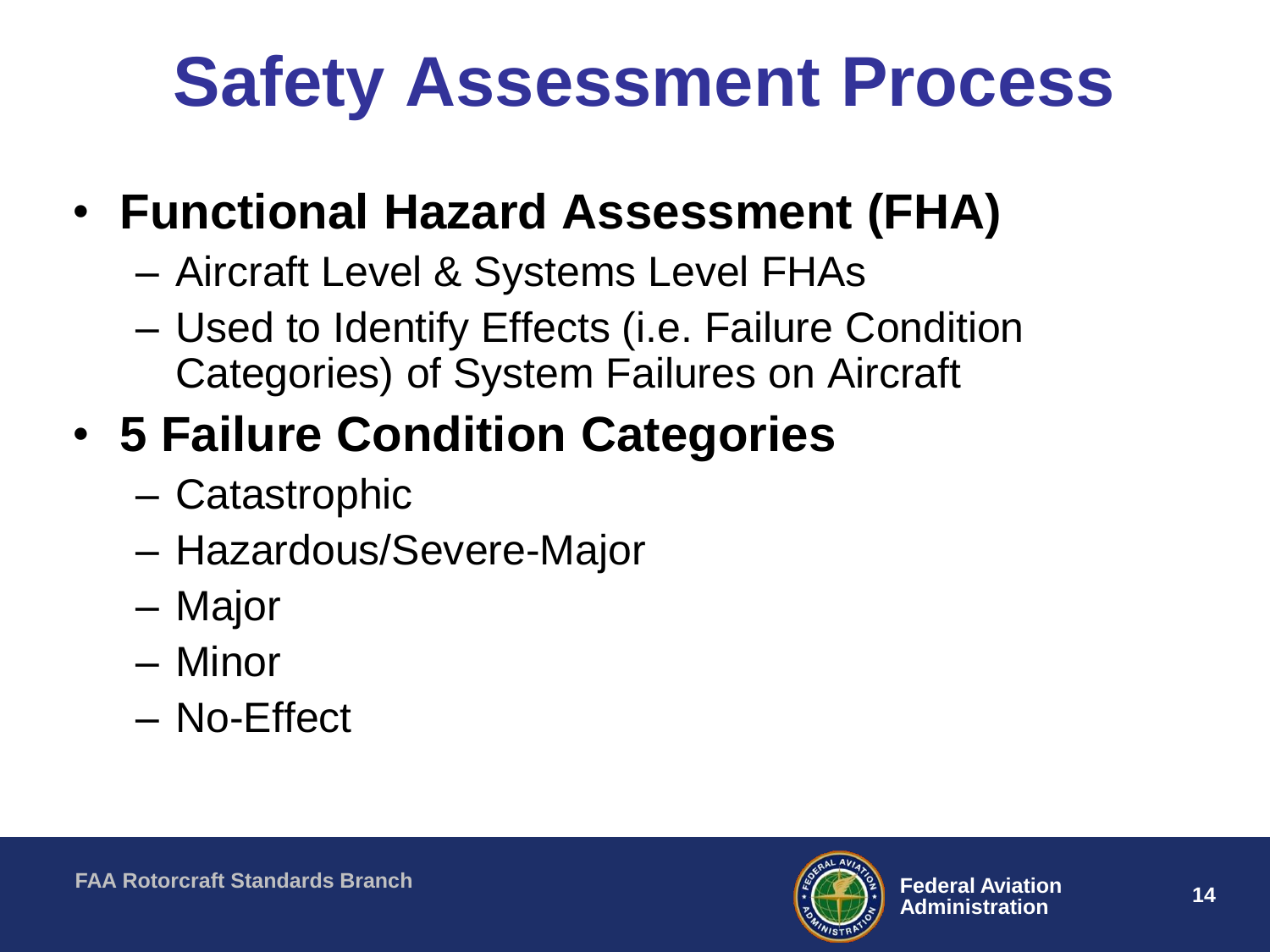## **System Safety Assessment hardware, software & AEH requirements**

- **Catastrophic** DAL  $A \le 1 \times 10$  -9 = Triplex Redundant Systems
- **Hazardous**  $-$  DAL B  $\leq$  1 x 10 -7 = Dual Redundant Systems
- **Major**  $-$  DAL C  $\leq$  1 x 10 -5 = Dual Redundant Systems
- **Minor**  $-$  DAL D  $\leq$  1 x 10 -3 = Single System
- **No-Effect –** DAL E < 1 x 10 \*\* = Non-Required Systems
	- \*\* no probability of occurrence requirements.
- As defined in AC27.1309 & SAE ARP4761 "Guidelines and Methods for Conducting the Safety Assessment Process on Civil Airborne Systems and Equipment".

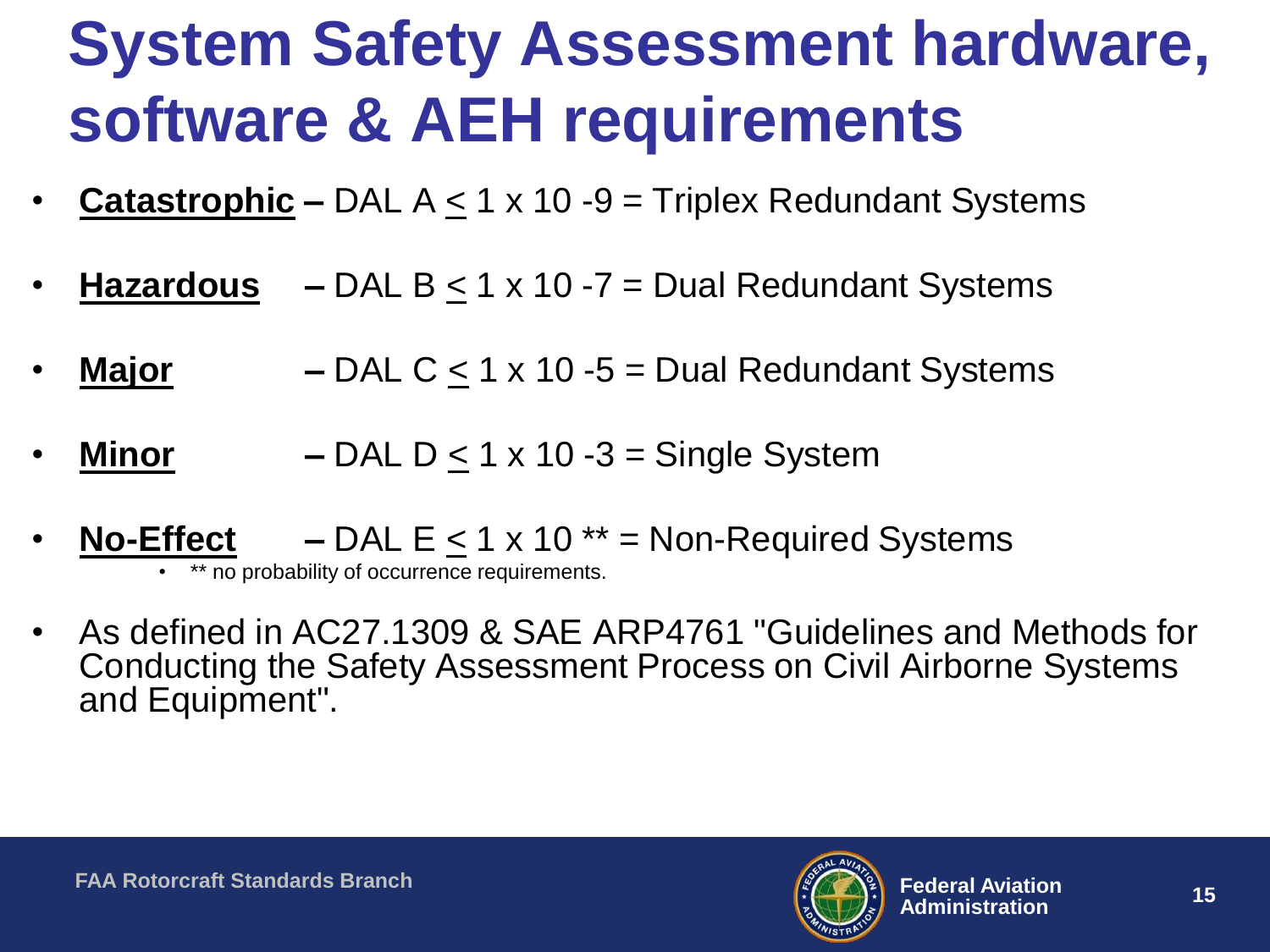#### **Rotorcraft SC for Part 27 Systems & Equipment**

- **Evaluated 27.1309 guidance to better address challenges with Part 27 (Normal category) rotorcraft:**
	- emerging technology,
	- legacy rotorcraft,
	- broad range of aircraft size, capability and complexity under Part 27
- **Developing Safety Continuum Policy Statement to address these challenges**
	- tiered approach for certification of Part 27 systems & equipment
	- Development Assurance Levels (DALs) tiered based on classes of Part 27 rotorcraft

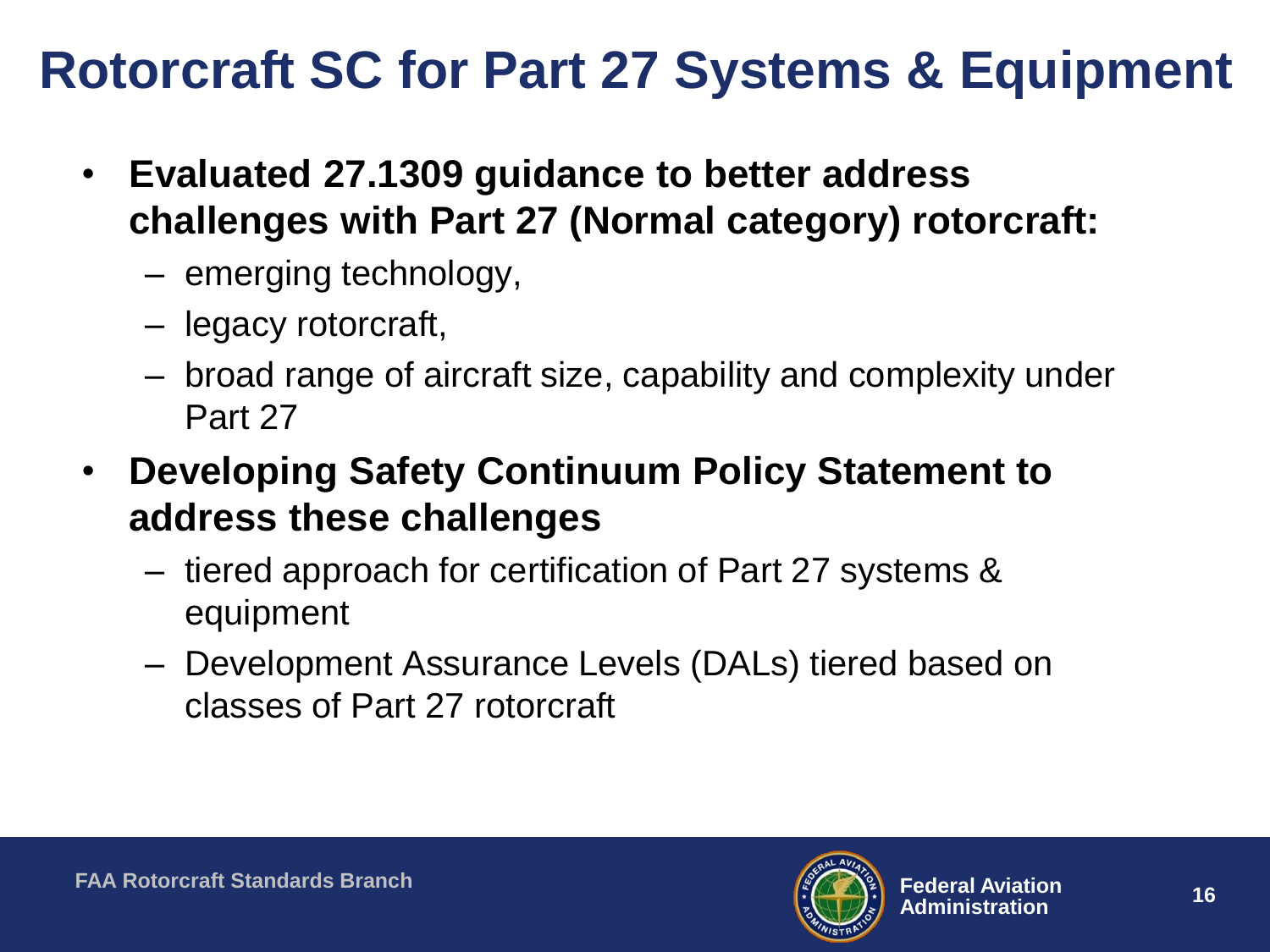#### **Rotorcraft SC for Part 27 Systems & Equipment**

#### • **Single Engine IFR Concept Paper**

- One input to the policy statement, among many other drivers
- **Policy vs. Rulemaking:**
	- 27.1309 is a performance based rule. No need for rule making to make adjustments.
	- 27.1316 (lightning), 27.1317 (HIRF), Appendix "B" (IFR) & 135 Ops. Rules requirements
		- Some of the suggested changes would drive rule making activity, this has very long timeline associated with it.
		- FAA Rotorcraft Branch is working to add more Rules to the Safety Continuum Policy, where adjustments in the guidance can further assist the lower classes of Part 27 helicopters certify systems and equipment.

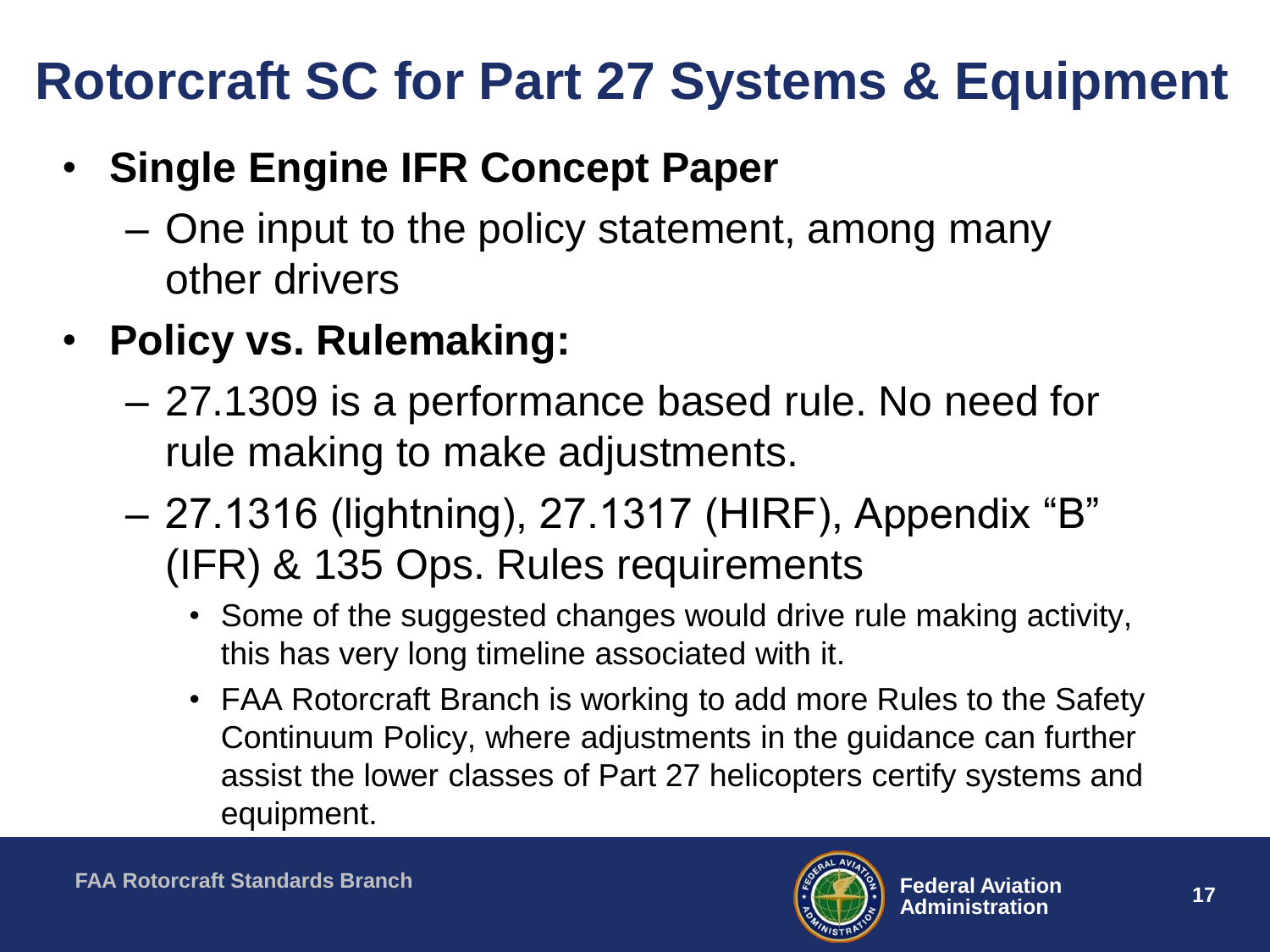## **Rotorcraft Safety Continuum Policy**

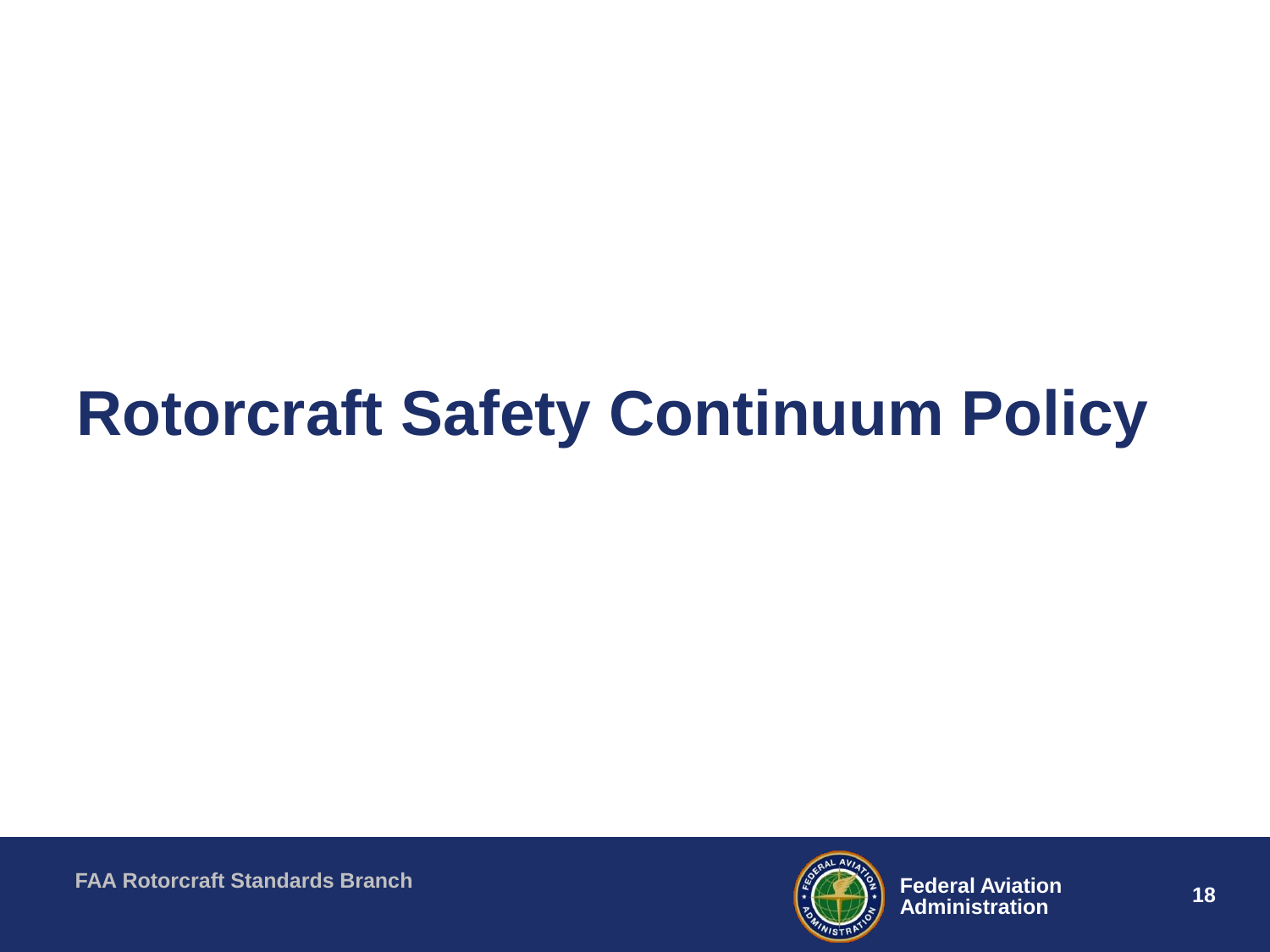## **Rotorcraft Safety Continuum Policy**

- **First this policy establishes the following 4 classes of normal category rotorcraft as described in Table 1.**
- **The purpose of Table 1 is to highlight the defining elements of the risk vs rigor tailored approach and where dividing lines exist.**

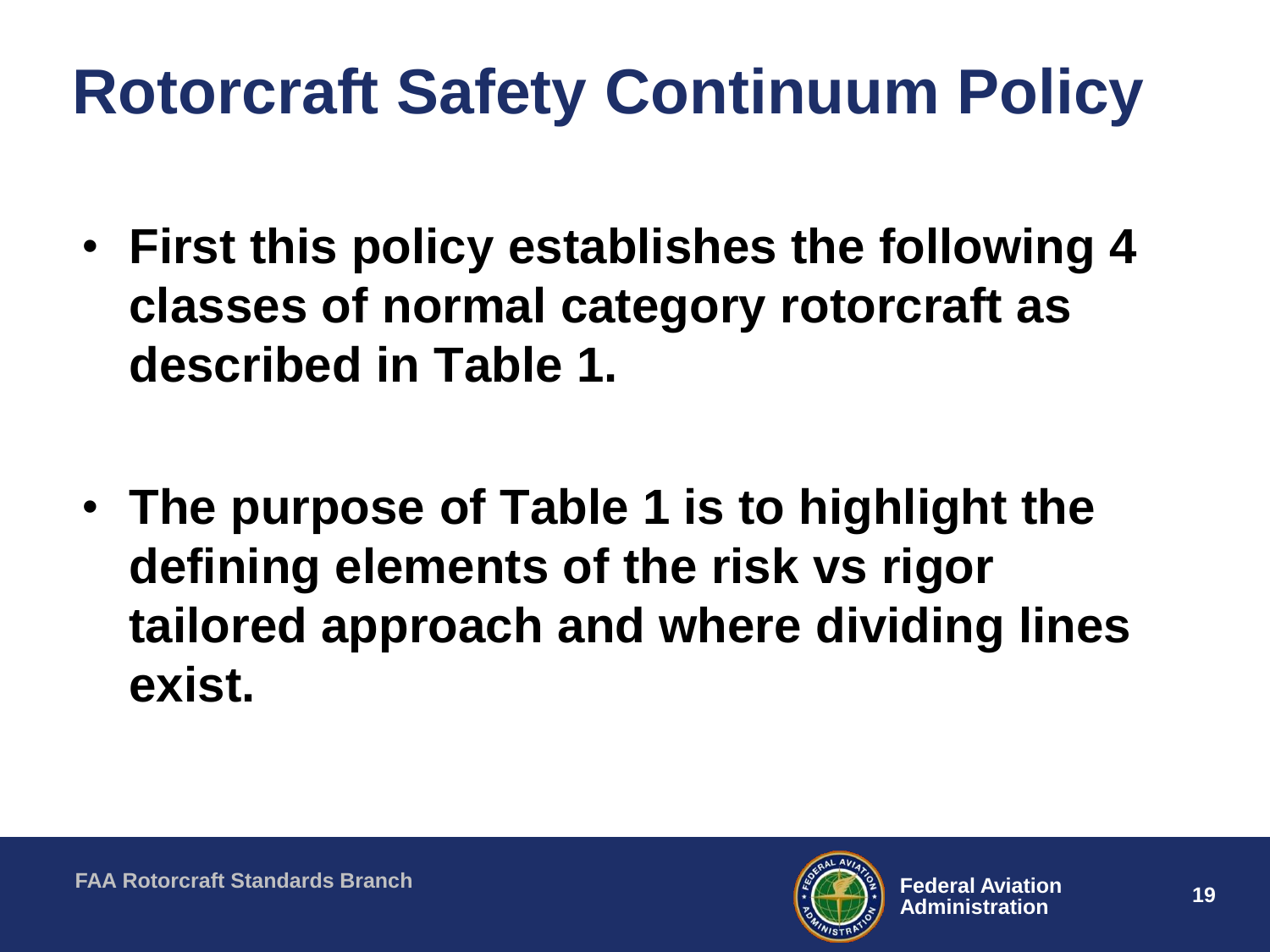#### **Table 1. Normal Category Rotorcraft Classes**

| <b>Class</b> | <b>Description</b>                 |  |  |  |
|--------------|------------------------------------|--|--|--|
|              |                                    |  |  |  |
|              | <b>Reciprocating Engine</b>        |  |  |  |
|              | Occupants 5 or less including crew |  |  |  |
|              | <b>Single Turbine Engine</b>       |  |  |  |
|              | Occupants 5 or less including crew |  |  |  |
|              | Up to 4000lbs Max Gross Weight     |  |  |  |
|              | <b>Single Turbine Engine</b>       |  |  |  |
|              | Occupants 6 or more including crew |  |  |  |
|              | 4001-7000lbs Max Gross Weight      |  |  |  |
|              | <b>Twin Turbine</b>                |  |  |  |
|              |                                    |  |  |  |

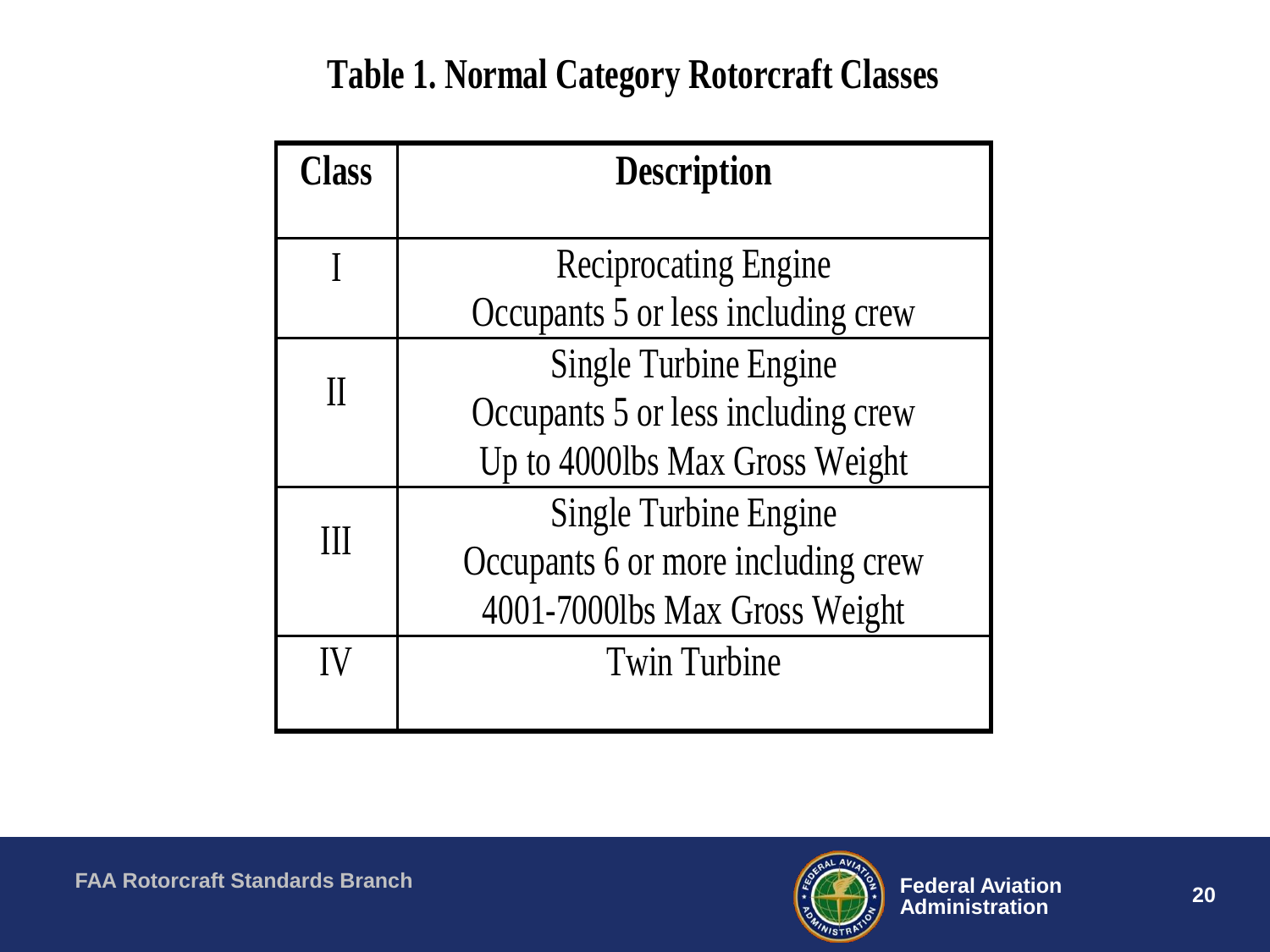## **Rotorcraft Safety Continuum Policy**

- Second, this policy establishes how the tailored approach is applied when establishing the SAE ARP4754A Development Assurance Levels (DAL) in Table 2.
	- DAL levels as identified in Table 2 includes both, the top level Functional Development Assurance Level (FDAL) and the lower level Item Development Assurance Level (IDAL) as described in ARP4754A.
- Use the standard Functional Hazard Assessment (FHA) process as called out in ARP 4761 and assign the appropriate Hazard Classification i.e. Catastrophic, Hazardous, Major, Minor or No Effect.
- Then apply the systems and equipment DALs in Table 2 commensurate with the appropriate class of rotorcraft found in Table 1.

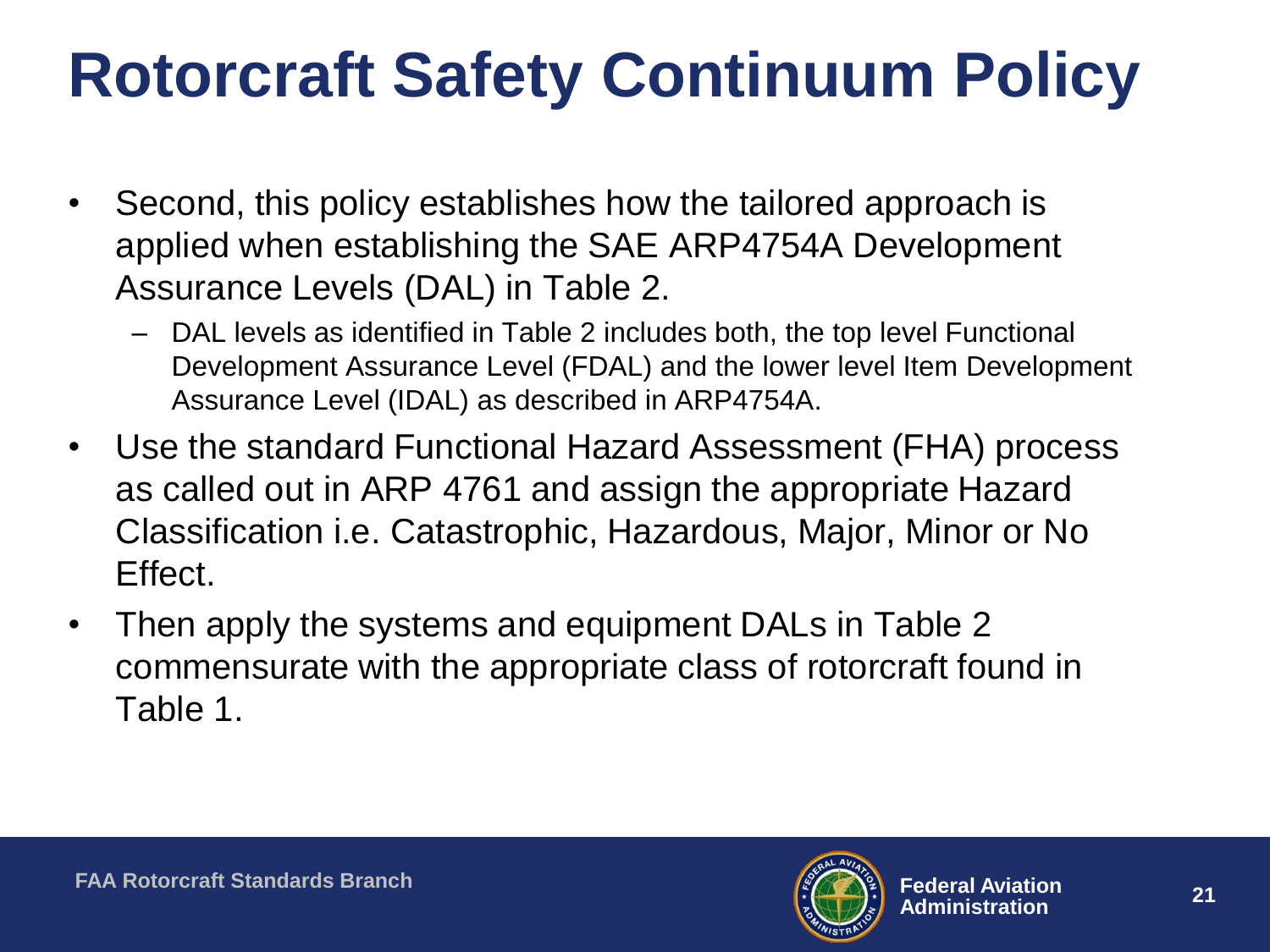#### **Probabilities, Severity of Failure Conditions, and System Development Assurance Level (FDAL/IDAL)**

| <b>Classification of</b><br><b>Failure Conditions</b>                                                                  | <b>No Safety Effect</b>                                                                           | <-----Minor----->                                                      | <----Major---->                                                             | <--Hazardous--->                                                                  |  |
|------------------------------------------------------------------------------------------------------------------------|---------------------------------------------------------------------------------------------------|------------------------------------------------------------------------|-----------------------------------------------------------------------------|-----------------------------------------------------------------------------------|--|
| <b>Allowable</b><br><b>Qualitative</b><br>Probability                                                                  | <b>No Probability</b><br>Requirement                                                              | Probable                                                               | Remote                                                                      | <b>Extremely</b><br>Remote                                                        |  |
| <b>Effect on Rotorcraft</b>                                                                                            | No effect on<br>operational<br>capabilities or safety                                             | Slight reduction in<br>functional<br>capabilities or safety<br>margins | Significant reduction<br>in functional<br>capabilities or safety<br>margins | Large reduction in<br>functional<br>capabilities or safety<br>margins             |  |
| <b>Effect on Occupants</b>                                                                                             | Inconvenience for<br>passengers                                                                   | Physical discomfort<br>for passengers                                  | Physical distress to<br>passengers, possibly<br>including injuries          | Serious or fatal<br>injury to an occupant                                         |  |
| <b>Effect on Flight</b><br>Crew                                                                                        | No effect on flight<br>crew                                                                       | Slight increase in<br>workload or use of<br>emergency<br>procedures    | Physical discomfort<br>or a significant<br>increase in workload             | Physical distress or<br>excessive workload<br>impairs ability to<br>perform tasks |  |
| <b>Classes of</b><br>Rotorcraft                                                                                        | Allowable Quantitative Probabilities and System Development Assurance Levels (FDAL/IDAL) (Note 1) |                                                                        |                                                                             |                                                                                   |  |
| <b>Class I</b><br>Reciprocating<br>Engine<br>Occupants 5 or less<br>including crew                                     | No Probability or<br>Development<br><b>Assurance Levels</b><br>Requirement                        | ${<}10^{-3}$                                                           | ${<}10^{-4}$                                                                | ${<}10^{-5}$                                                                      |  |
|                                                                                                                        |                                                                                                   | D<br>Notes $1, 2$                                                      | $\mathbf C$<br>Notes 1, 2 and 4                                             | $\mathbf C$<br>Notes1, 2                                                          |  |
| Class II<br>Single Turbine Engine<br>Occupants 5 or less<br>including crew<br>Up to 4000lbs Max<br>Gross Weight        | No Probability or<br>Development<br><b>Assurance Levels</b><br>Requirement                        | ${<}10^{-3}$                                                           | ${<}10^{-5}$                                                                | ${<}10^{-6}$                                                                      |  |
|                                                                                                                        |                                                                                                   | D<br>Notes $1, 2$                                                      | $\mathbf C$<br>Notes $1, 2$                                                 | $\mathbf C$<br>Notes 1.2                                                          |  |
| <b>Class III</b><br>Single Turbine Engine<br>Occupants 6 or more<br>including crew<br>4001-7000lbs Max<br>Gross Weight | No Probability or<br>Development<br><b>Assurance Levels</b><br>Requirement                        | $< 10^{-3}$                                                            | ${<}10^{-5}$                                                                | $<10^{-7}$                                                                        |  |
|                                                                                                                        |                                                                                                   | D<br>Notes $1, 2$                                                      | $\mathbf C$<br>Notes $1, 2$                                                 | $\mathsf{C}$<br>Notes $1, 2$                                                      |  |
| <b>Class IV</b>                                                                                                        |                                                                                                   |                                                                        |                                                                             |                                                                                   |  |
| Twin Turbine                                                                                                           | No Probability or<br>Development<br><b>Assurance Levels</b><br>Requirement                        | ${<}10^{-3}$<br>D                                                      | ${<}10^{-5}$<br>$\mathbf C$                                                 | ${<}10^{-7}$<br>в                                                                 |  |
|                                                                                                                        |                                                                                                   | Notes $1, 2$                                                           | Notes $1, 2$                                                                | Notes $1, 2$                                                                      |  |

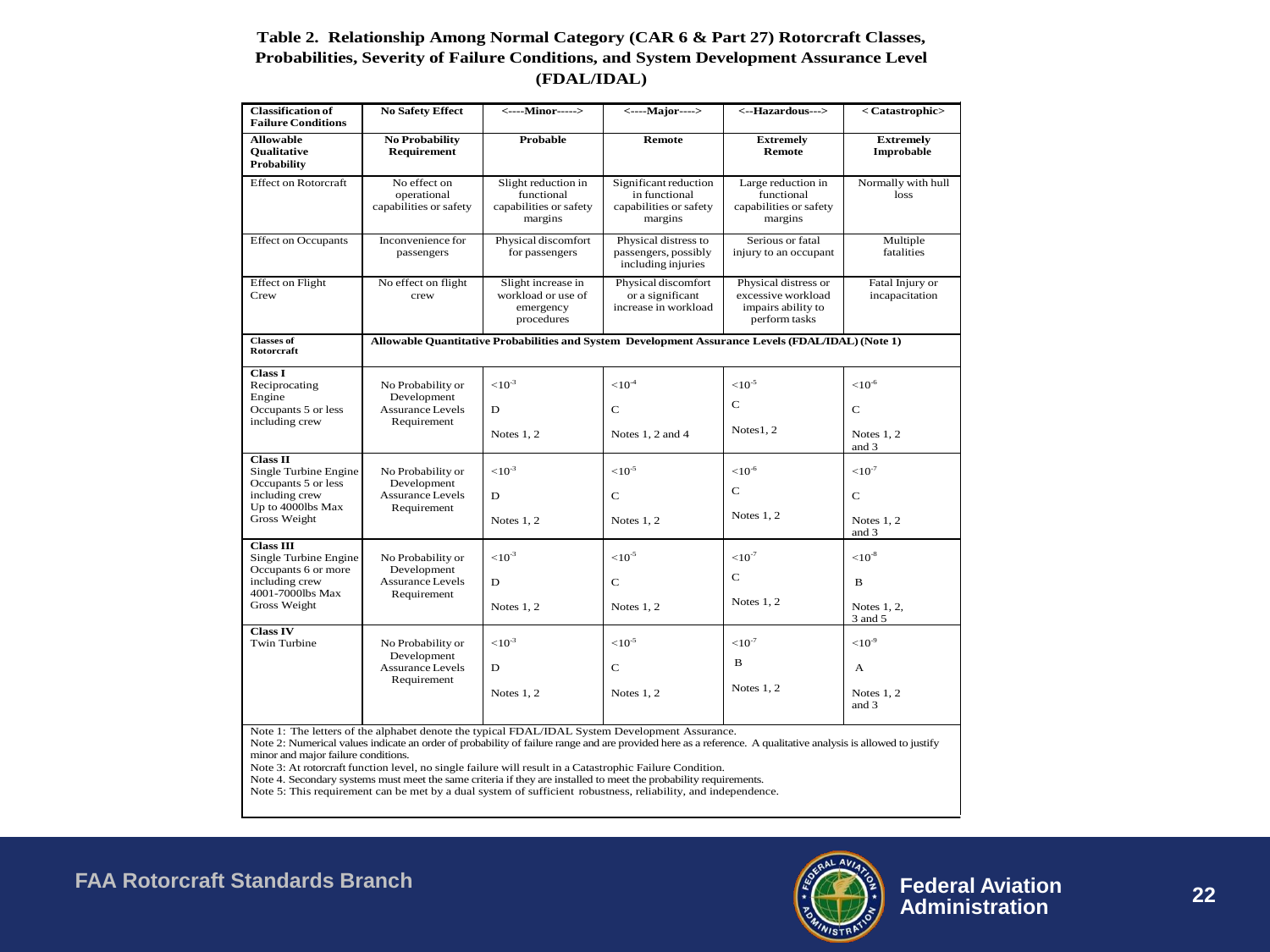#### **Rotorcraft Safety Continuum Policy Status**

- **Public comments reviewed & dispositioned:**
	- Most common comments:
		- Stated concerns with unintended consequences of lower classes of rotorcraft being utilized in critical operations
		- Wanted a more prescriptive policy, with technological specific solutions designated
		- Asked for Policy & Regulation changes in areas outside of 27.1309 i.e. 27.1316, 27.1317 and 27 Appendix "B" IFR
		- Sought greater DAL reductions for Class 3 Rotorcraft, concerned the policy would still require Triplex Systems for Catastrophic Failures

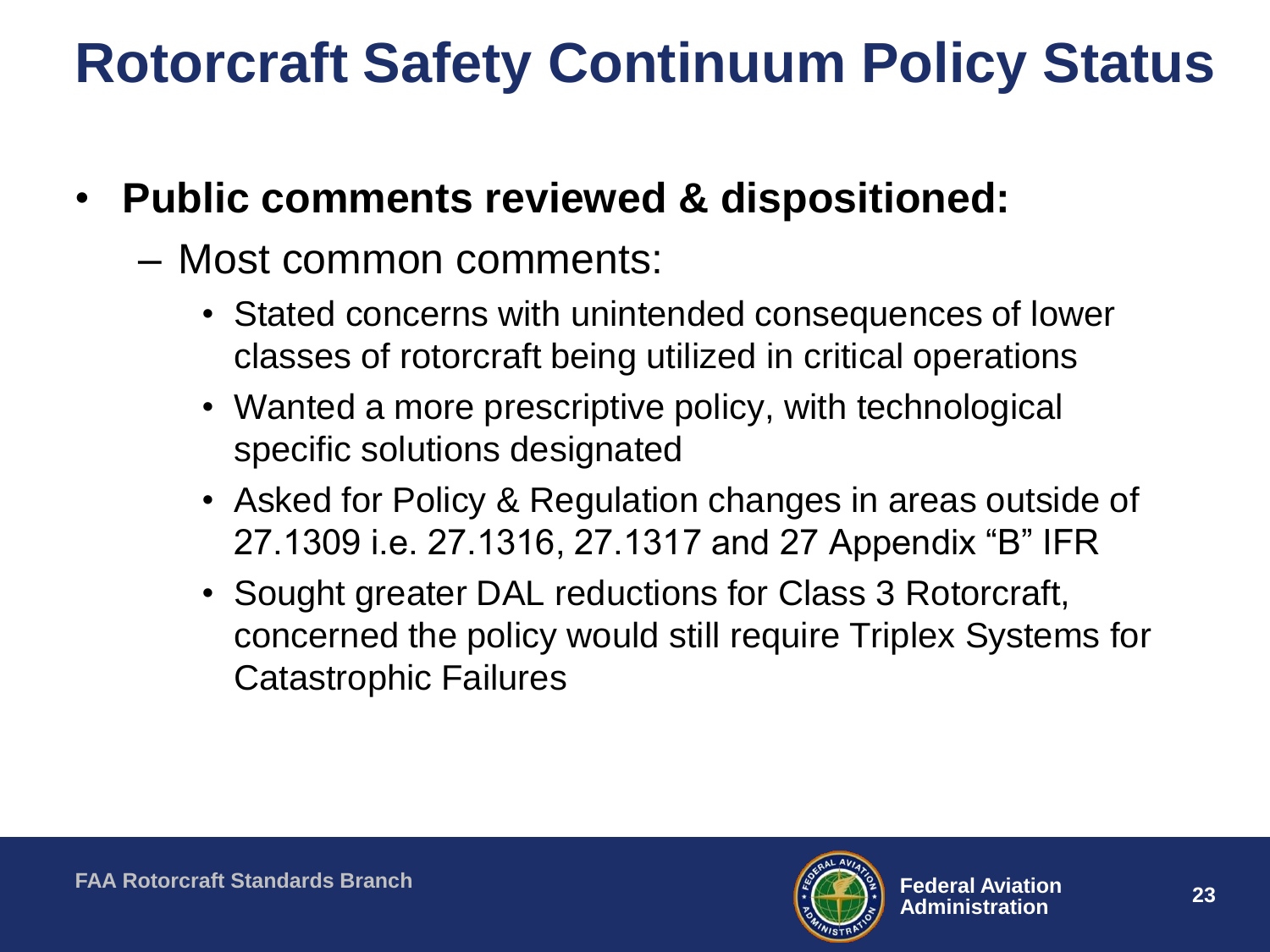## **Rotorcraft Safety Continuum Policy Status**

- **Policy Statement PS-ASW-27-15 released on June 30, 2017**
- **Continuing to coordinate with EASA, TCCA & ANAC as requested by industry**
- **FAA Rotorcraft Branch is working to add more Rules to the Safety Continuum Policy, where adjustments in the guidance can further assist the lower classes of Part 27 helicopters certify systems and equipment.**